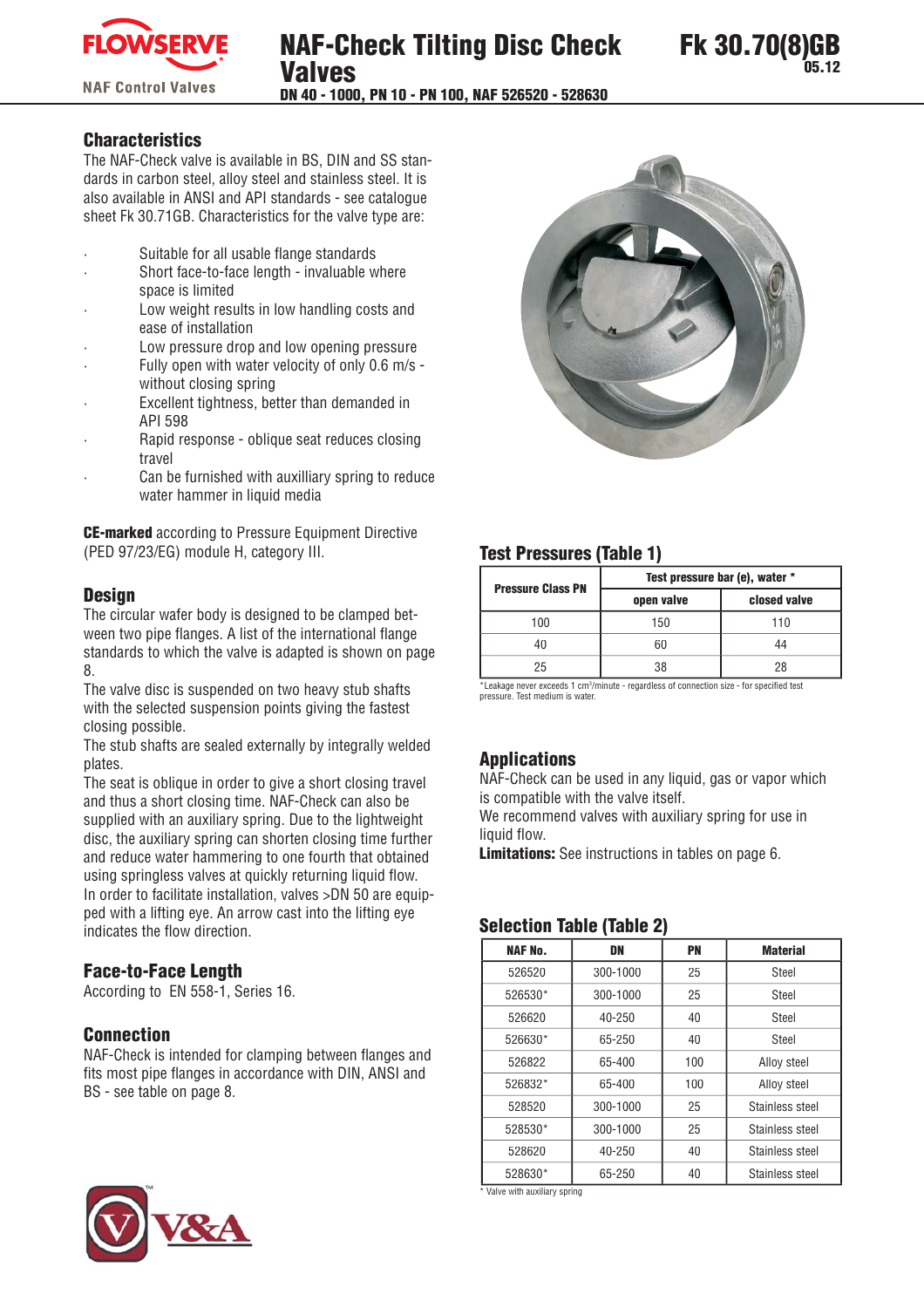

## **Working Pressures and Temperatures (Table 3)**

| <b>NAF No.</b> | PN  | DN           |      | Max. working pressure, bar (e) at temperatures up to °C |      |      |      |      |      |      |     |     |     |     |
|----------------|-----|--------------|------|---------------------------------------------------------|------|------|------|------|------|------|-----|-----|-----|-----|
|                |     |              | 20   | 50                                                      | 100  | 150  | 200  | 250  | 300  | 350  | 400 | 450 | 500 | 525 |
| 526822-32      | 100 | $65 - 400$   | 100  | 100                                                     | 100  | 100  | 100  | 97   | 91   | 84   | 80  | 75  | 61  | 38  |
| 526620-30      | 40  | $40 - 250$   | 36.4 | 34.7                                                    | 31.1 | 28.1 | 25.8 | 24   | 22.6 | 21.3 |     |     |     |     |
| 526520-30      | 25  | $300 - 1000$ | 25   | 25                                                      | 23.3 | 21.7 | 19.4 | 17.8 | 16.1 | 15   |     |     |     |     |
| 528620-30      | 40  | $40 - 250$   | 36.4 | 34.7                                                    | 31.1 | 28.1 | 25.8 | 24   |      |      |     |     |     |     |
| 528520-30      | 25  | $300 - 1000$ | 22,8 | 22.8                                                    | 21.1 | 19.6 | 18,3 | 17,2 |      |      |     |     |     |     |

Temperature range -30 - 525°C

## **Material Specifications**

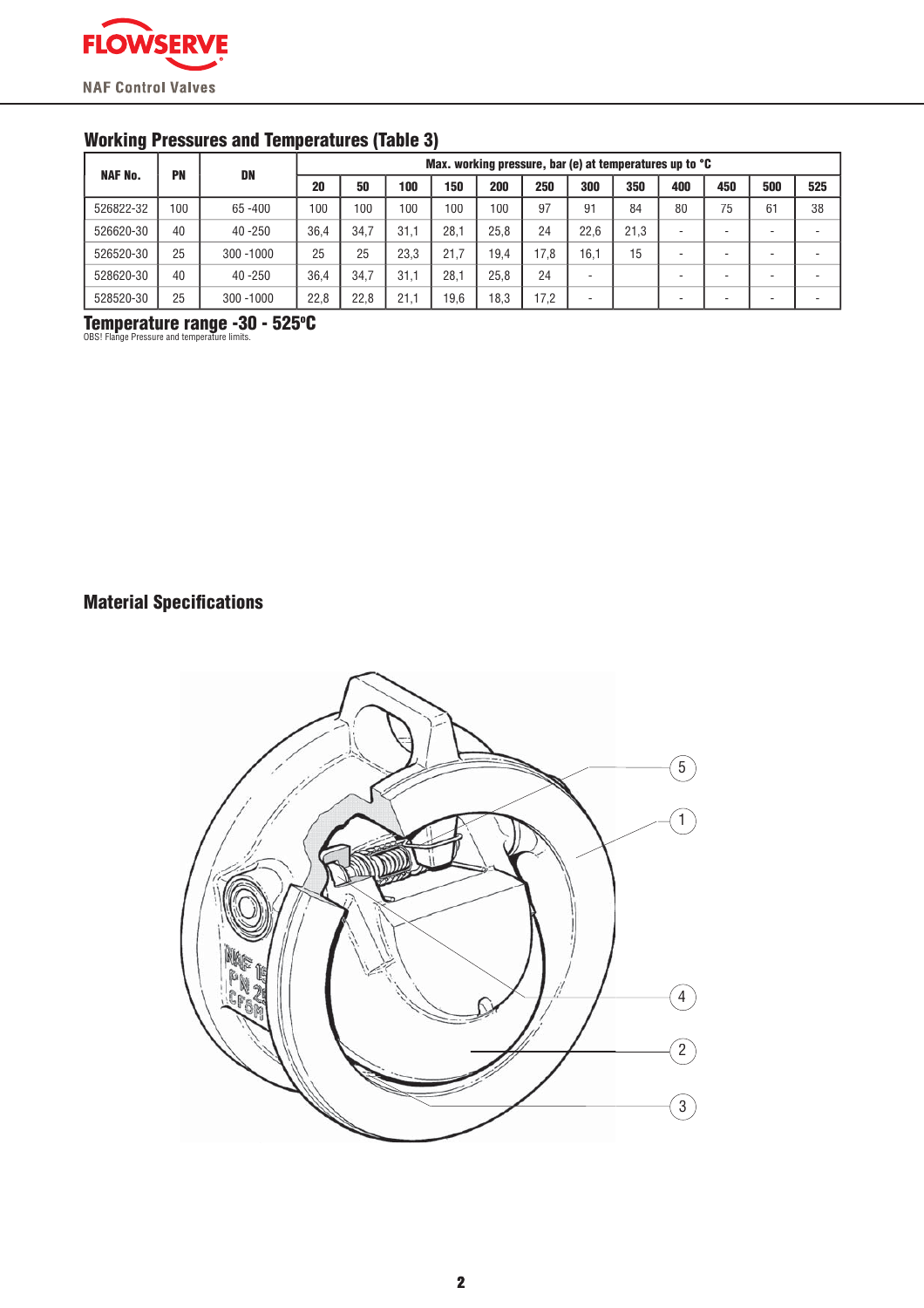## NAF 5265X0, 5266X0 (Table 4)

| <b>Item</b> | Qty | Part             | <b>Material in standard design</b>                                                                                                |
|-------------|-----|------------------|-----------------------------------------------------------------------------------------------------------------------------------|
|             |     | Body             | DN40-50 EN1.4436<br>DN65-250 EN1.4408 / CF8M<br>DN300-1000 EN1.0619                                                               |
|             |     | Disc             | DN40-50 ASTM A487 Gr CA6NM<br>DN65-1000 EN1.4317                                                                                  |
| 3           |     | Sealing surfaces | DN40-250 Directly machined on body and disc<br>DN 300-1000 Body: Deposit-welded, hardened stainless steel. Disc: Direct machined. |
| 4           | C.  | Stub shafts      | ASTMA276 type 410                                                                                                                 |
| 5           |     | Spring           | EN1.4568 / ASTMA564 type 635                                                                                                      |

## NAF 526822, 526632 (Table 5)

| <b>Item</b> | Qty | Part             | <b>Material in standard design</b>                                           |
|-------------|-----|------------------|------------------------------------------------------------------------------|
|             |     | Body             | EN1.7357 / (WC6)                                                             |
|             |     | Disc             | EN1.7357 / (WC6)                                                             |
|             |     | Sealing surfaces | Body: Deposit-welded, hardened stainless steel. Disc: Deposit-welded Alloy 6 |
|             |     | Stub shafts      | ASTMA276 type 410                                                            |
|             |     | Spring           | EN1.4568 / ASTMA564 type 635                                                 |

## NAF 5285X0, 5286X0 (Table 6)

| <b>Item</b> | Qty | <b>Part</b>      | <b>Material in standard design</b>            |
|-------------|-----|------------------|-----------------------------------------------|
|             |     | Body             | DN40-50 EN1.4436<br>DN65-1000 EN1.4408 / CF8M |
| 2           |     | <b>Disc</b>      | EN1.4470                                      |
| 3           |     | Sealing surfaces | Machined directly in body and disc.           |
| 4           | 2   | Stub shafts      | EN1.4460                                      |
| 5           |     | Spring           | EN1.4568 / ASTMA564 type 635                  |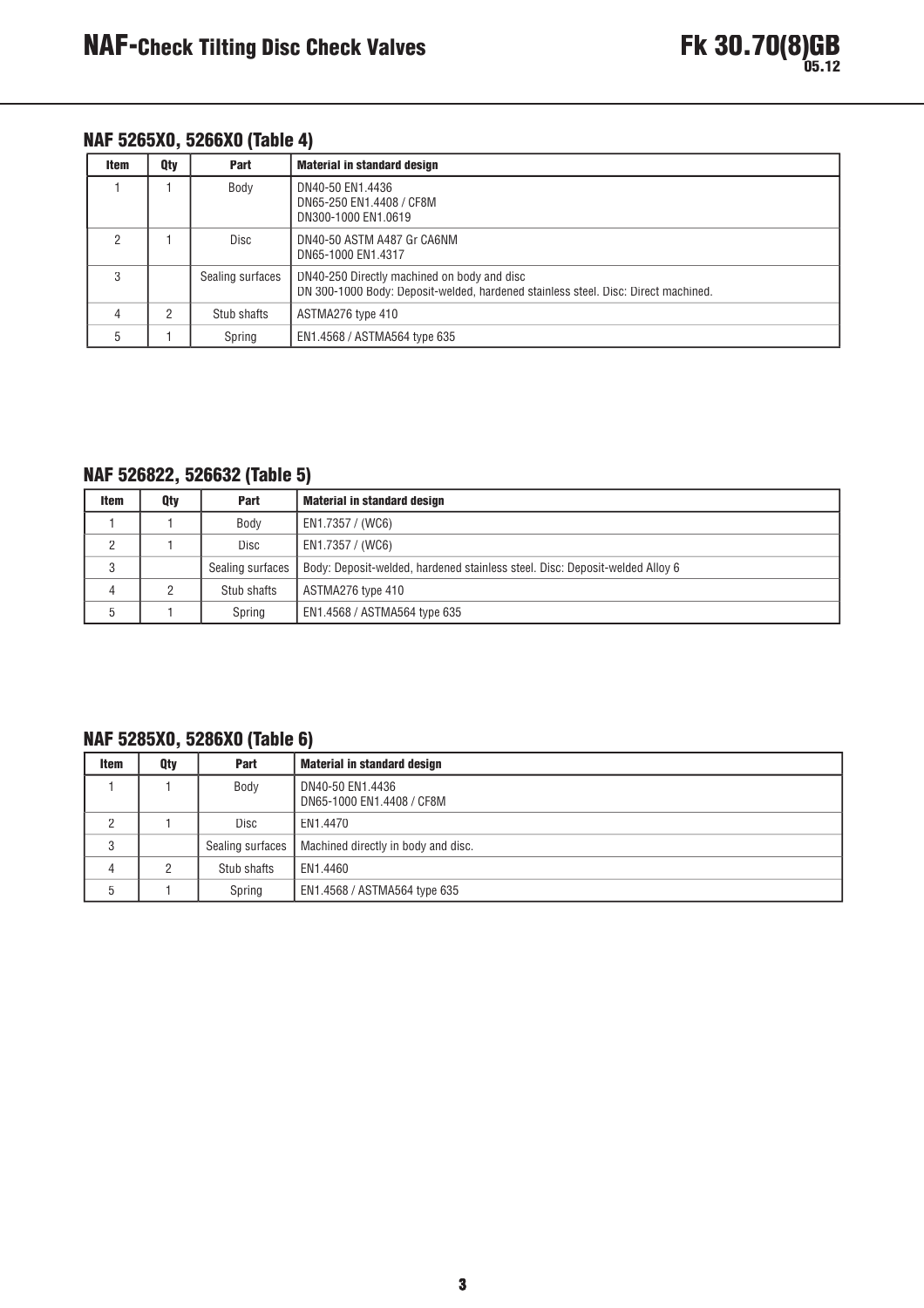

## **Selection of Valve Size and Pressure Drop**

In pipes with steam or gases (compressible media) it is important to check that the valve is fully open and the disc thus pressed against the stop at all normal operating conditions. This in order to avoid disc flutter giving noise and shorter valve life.

The dynamic opening force on the disc depends on density of the medium and flow velocity in the pipe. Use the diagram in fig. 1. Set the value of  $\alpha$ xy<sup>2</sup> on the horizontal axis and check the curves.

Depending on installation position, the valve without auxiliary spring is fully open if the value  $\rho XV^2$  on the horizontal axis is larger than 200 (point 2-E) in a vertical pipe, or 400 (point 2-C) in a horizontal pipe. Select a smaller size if the valve is not fully open.

Valves with auxiliary spring, which we only recommend for use in liquids - at the risk of water hammer - the corresponding values are 880 (point 1-D) and 1000 (point 1-B). Read the pressure drop across fully open valve on the vertical axis and at the intersection of the straight line "Fully open valve". The pressure drop is larger if the valve is not fully open (follow resp. line regarding pipe and spring).

The curves in fig. 1 represent sizes up to DN 250. The pressure drop is lower for larger sizes. Reduce the diagram pressure drop values with following factors:

| DN 300 -350   | factor 0.89 |
|---------------|-------------|
| DN 400 - 700  | factor 0.83 |
| DN 750 - 1000 | factor 0.78 |

With flow rate - in water - known in m<sup>3</sup>/h the pressure drop across the valve can be read directly in the diagram  $-$  fig. 2.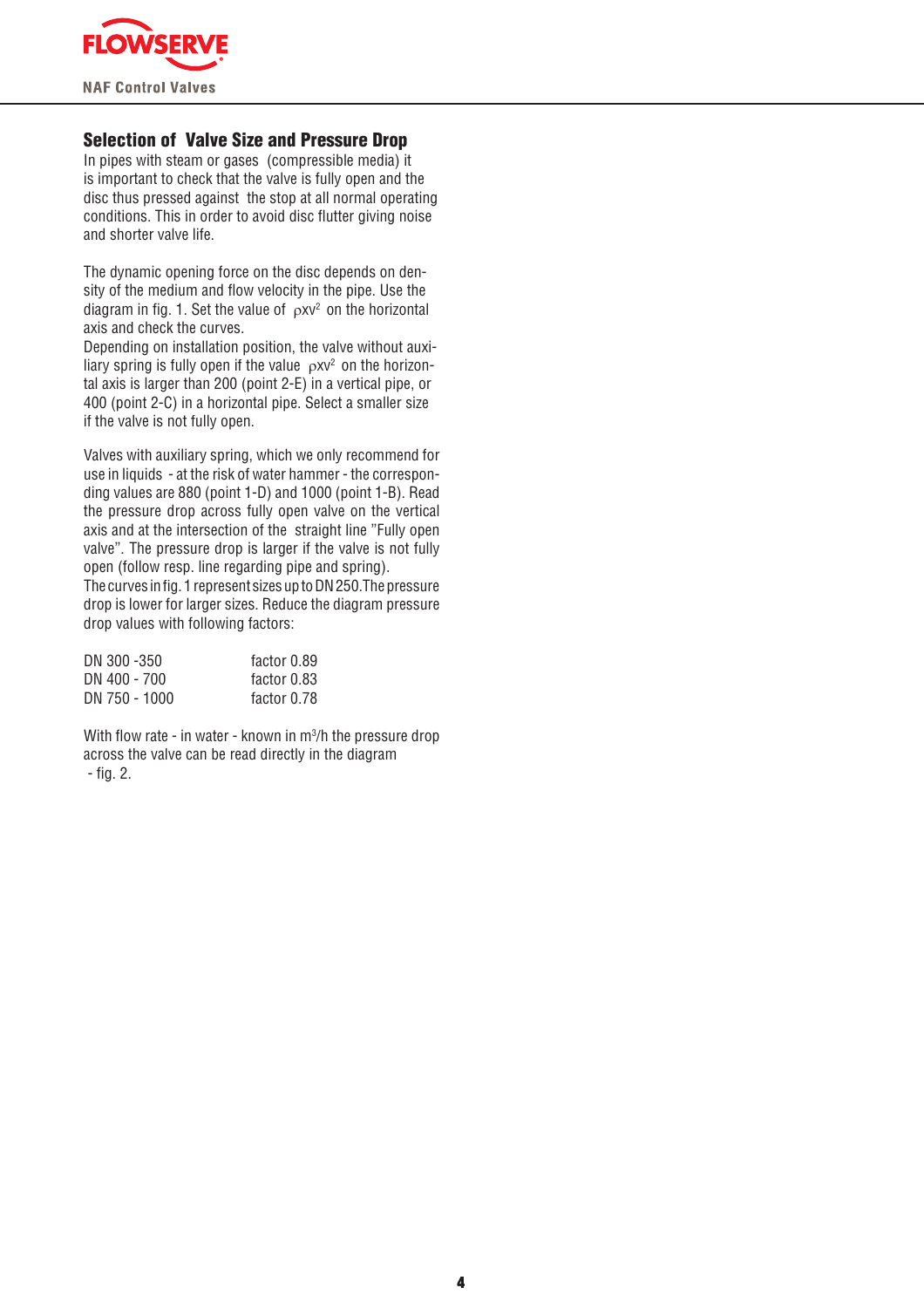

#### **Pressure drop**



spring

open. Pressure drop 0,052 m wC

Select a smaller valve! (Pressure drop 0.07 m wC)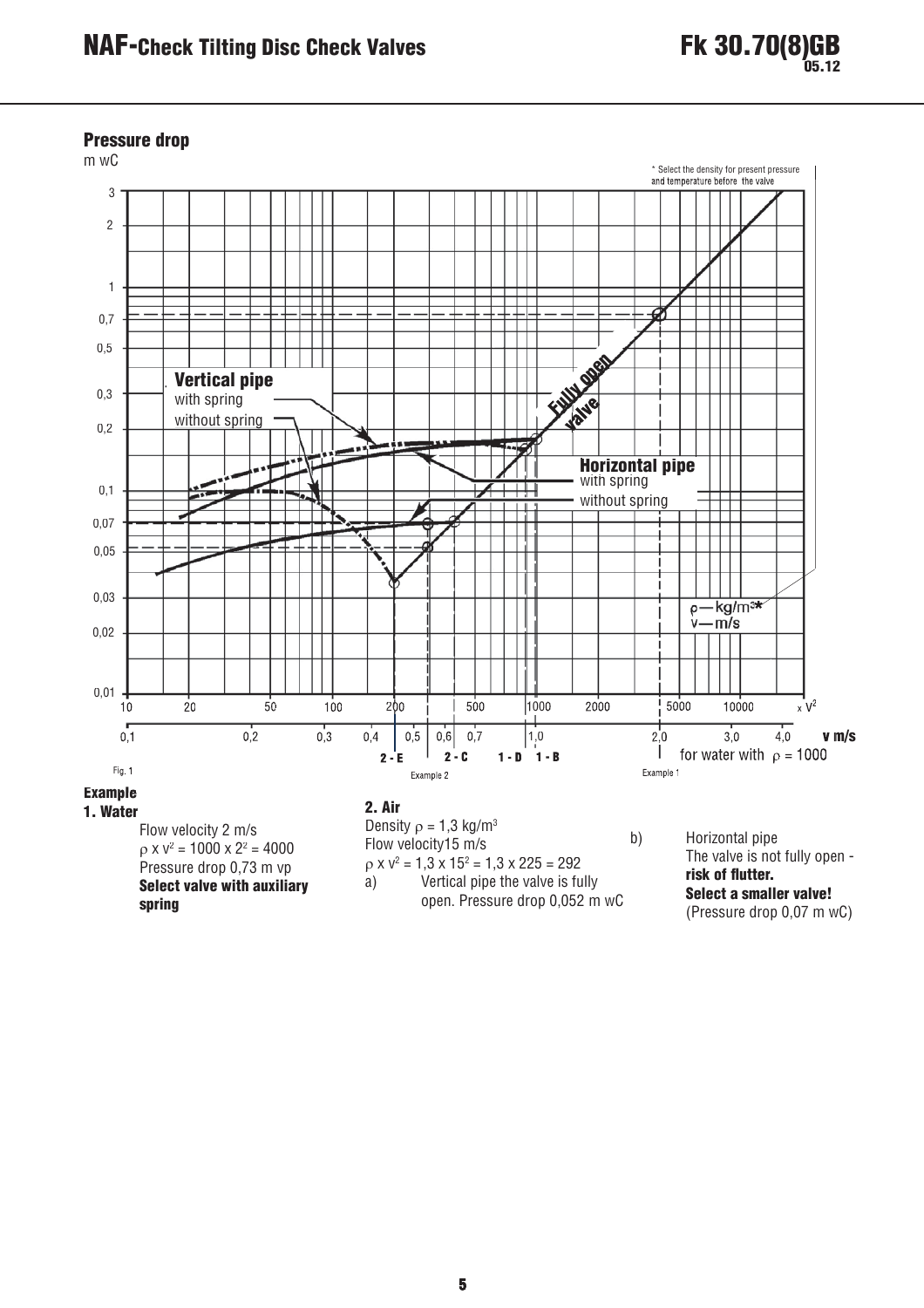

#### **Pressure drop - capacity**

 $m$  w $C$ 



- A. Before the valve is fully open. the pressure drop across it exceeds the value shown - see fig. 1.
	- **D.** Valve fully open with spring assisted disc and as fitted in a vertical pipe.
- **B.** Valve fully open with spring- **C.** Valve fully open without assisted disc and as fitted in a horizontal pipe.
- spring-assistance and as fitted in a horozontal pipe.
	- **E.** Valve fully open without springassistance and as fitted in a vertical pipe.

## **Limitations**

Caution should be exercised in certain application areas. These are:

- $\mathbf{1}$ . Small, pulsating gas flows such as are emitted from a piston compressor. The valve selected in such cases shall be small enough to open fully during normal operations, thus preventing flutter.
- $2.$ Low-pressure gases. The opening dynamic force is affected by density. Make certain that velocity and density are adequate to open the valve - fig. 1.
- $3.$ Location on suction side of centrifugal pumps. Place the check-valve on the delivery side to avoid starting and cavitaton problems.
- Pumps in parallel. Make certain that pump  $\overline{4}$ . characteristic fall the entire flow range.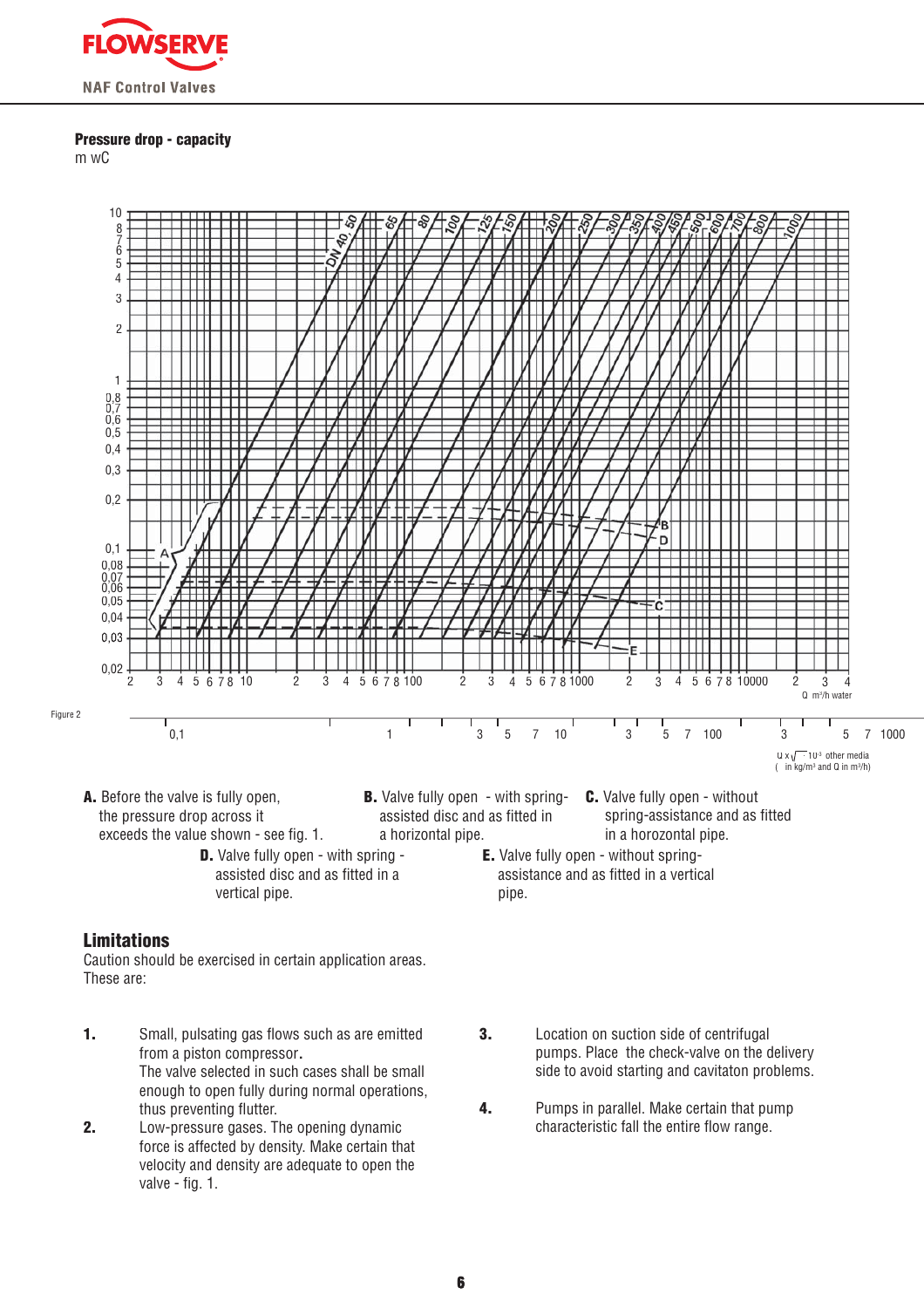## **Dimensions and Mass**



Oblique seat results in short closing swing<br>(DN 40 and DN 50 have straight seats)

Figur 3



NAF 526520/30<br>526822/32 528520/30 526620/30 528620/30

**Installation**<br>The NAF-Check valve can be installed in vertical The wave contained by the state of the instanton in vertical<br>pipes must be upwards. Detailed installation<br>instructions - Fi 30.79A - are supplied with each valve.

## (Table 8) dimensions in mm

| DN  | d   | $\mathbf{d_1}^*$ | D   | L             | L,  | <b>Mass kg</b> |  |  |  |  |  |  |  |
|-----|-----|------------------|-----|---------------|-----|----------------|--|--|--|--|--|--|--|
|     |     |                  |     | NAF 526822/32 |     |                |  |  |  |  |  |  |  |
| 65  | 65  | 54               | 125 | 46            | 58  | 3              |  |  |  |  |  |  |  |
| 80  | 80  | 64               | 138 | 64            | 80  | 4              |  |  |  |  |  |  |  |
| 100 | 100 | 90               | 158 | 64            | 90  | 5              |  |  |  |  |  |  |  |
| 125 | 125 | 115              | 188 | 70            | 109 | 9              |  |  |  |  |  |  |  |
| 150 | 150 | 140              | 222 | 76            | 128 | 11             |  |  |  |  |  |  |  |
| 200 | 196 | 188              | 275 | 89            | 162 | 23             |  |  |  |  |  |  |  |
| 250 | 250 | 238              | 335 | 114           | 207 | 45             |  |  |  |  |  |  |  |
| 300 | 300 | 294              | 394 | 114           | 245 | 57             |  |  |  |  |  |  |  |
| 350 | 350 | 324              | 435 | 127           | 278 | 75             |  |  |  |  |  |  |  |
| 400 | 400 | 378              | 490 | 140           | 317 | 98             |  |  |  |  |  |  |  |

#### **Ordering Example**

When ordering, please state the NAF-number, DN - and valve type, e.g. as follows: NAF 526620, DN 200, NAF-Check check valve.

# (Table 7) dimensions in mm

| <b>DN</b>                | d    | $\mathbf{d_1}^*$ | D    | L   | L,  | <b>Mass kg</b> |
|--------------------------|------|------------------|------|-----|-----|----------------|
| NAF 526620/30, 528620/30 |      |                  |      |     |     |                |
| 40                       | 50   | 37               | 84   | 33  | 48  | 1,2            |
| 50                       | 50   | 37               | 92   | 43  | 48  | 1,7            |
| 65                       | 65   | 54               | 108  | 46  | 58  | 1,7            |
| 80                       | 80   | 64               | 128  | 64  | 80  | 3              |
| 100                      | 100  | 90               | 158  | 64  | 90  | 5              |
| 125                      | 125  | 110              | 180  | 70  | 106 | 7              |
| 150                      | 150  | 140              | 203  | 76  | 127 | 9              |
| 200                      | 196  | 185              | 263  | 89  | 160 | 16             |
| 250                      | 250  | 234              | 315  | 114 | 204 | 28             |
| NAF 526520/30, 528520/30 |      |                  |      |     |     |                |
| 300                      | 300  | 286              | 370  | 114 | 239 | 41             |
| 350                      | 350  | 328              | 432  | 127 | 273 | 48             |
| 400                      | 400  | 376              | 480  | 140 | 315 | 65             |
| 450                      | 450  | 420              | 530  | 152 | 340 | 94             |
| 500                      | 500  | 466              | 592  | 152 | 380 | 115            |
| 600                      | 600  | 564              | 692  | 178 | 460 | 192            |
| 700                      | 700  | 656              | 804  | 229 | 530 | 270            |
| 800                      | 800  | 750              | 911  | 241 | 615 | 402            |
| 1000                     | 1000 | 930              | 1124 | 300 | 758 | 782            |